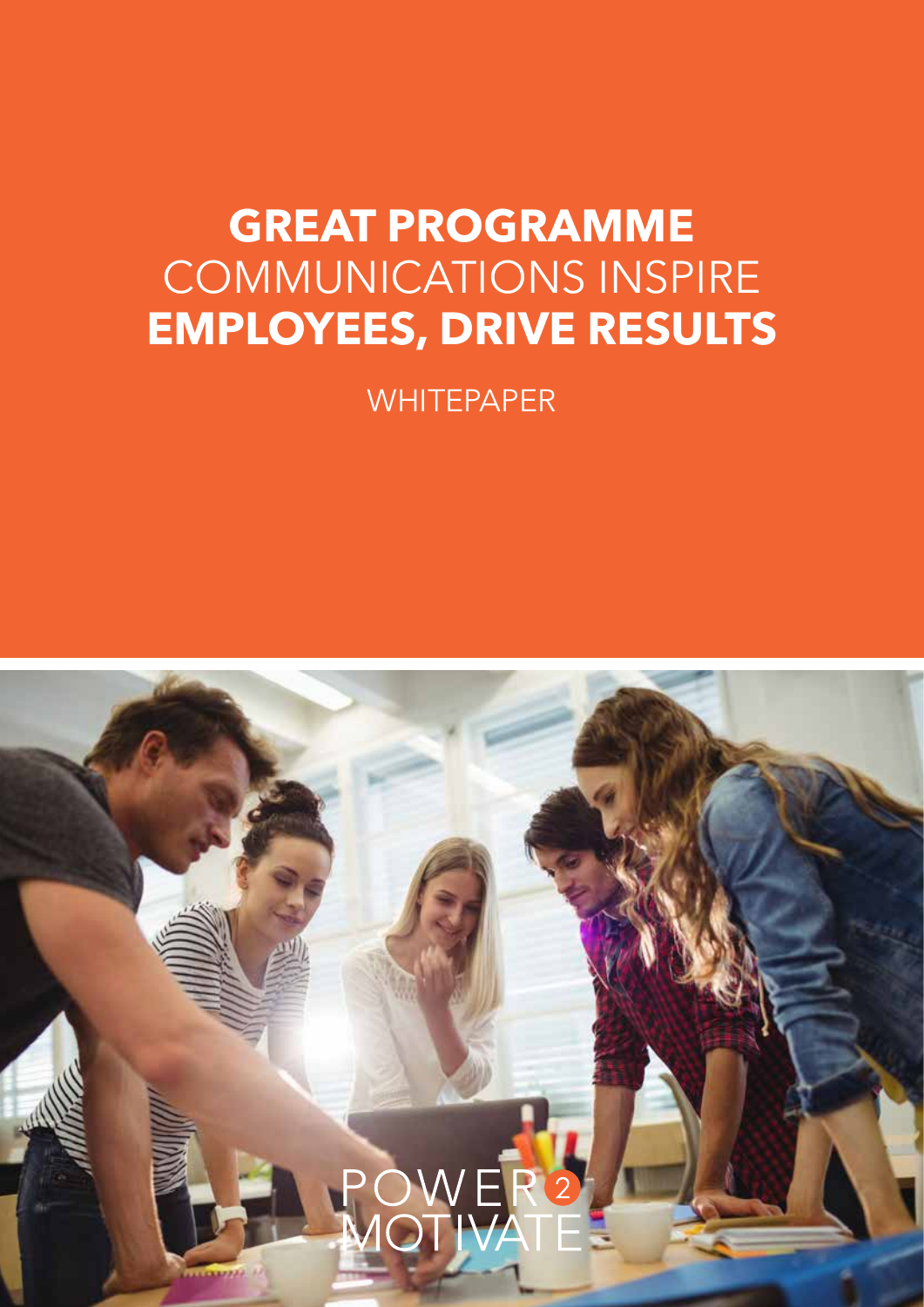

Companies that benefit fully from their employee reward programmes do so by putting thoughtful consideration into all supporting elements, not the least of which is communications.

One best practice that highly successful planners will suggest is this: When developing a communications schedule, too much is always better than too little. The lesson to be learned here is simple: Incentive and employee recognition managers who fail to get the word out create uncertainty, which in turn hurts results.

Under-communicated programmes underperform on all levels. They suffer from low user adoption, inconsistent utilisation, incomplete data collection, and along the way, diminished executive standing.

So here is the basic rule of thumb to follow when staging the communications sequence for programmes – before you can inspire, you must first inform.

During the initial stages of the programme's introduction, your communications must set the stage for success. Whether it's a new programme being introduced for the first time or an enhancement to an existing one, you must carve out a high level of awareness across the targeted employee or sales audience. Good communications do this by explaining the rationale for the programme, introducing the supporting tool(s) and summarising how the process of earning, giving, and receiving rewards will work.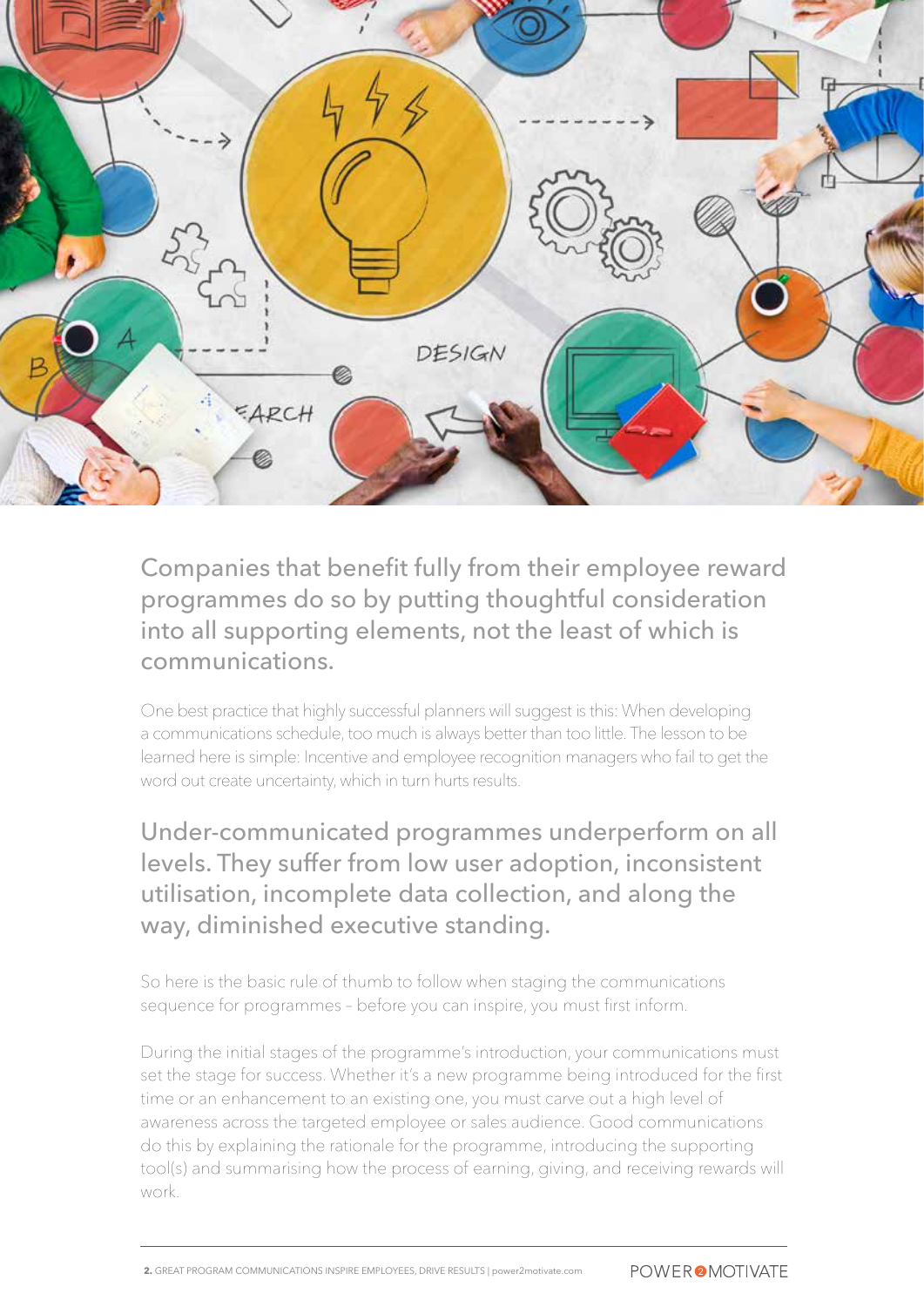

Keep in mind that the tone of your content - and the tactics you deploy - should most likely vary across the spectrum of stakeholders. Messages for eligible employees, managers with budgets, managers with approval and access rights, and, of course, senior sponsors will all vary. To gain their attention and participation, you must prepare a sequence that will best serve each audience.

 And while content that introduces the reasoning and resources behind the programme is essential during the early stages of its launch, you should also be prepared to revise and revive messages that can be directed at any individuals who may be slow to adopt or are under-utilising the platform.

 Any marketer worth their salt knows that "constituent-defined content" is significantly more impactful than messages broadcast without customisation. The same holds true when the intended listeners reside within an employee base or channel population.

Tailored messages have greater attention-grabbing power when they take into account the roles and responsibilities of each participant. Not simply where they work and what they do, but how well they have performed in the past and what they need to do to get closer to peak performance.

**"Any marketer worth their salt knows that "constituent- defined content" is significantly more impactful than messages broadcast without customisation."**

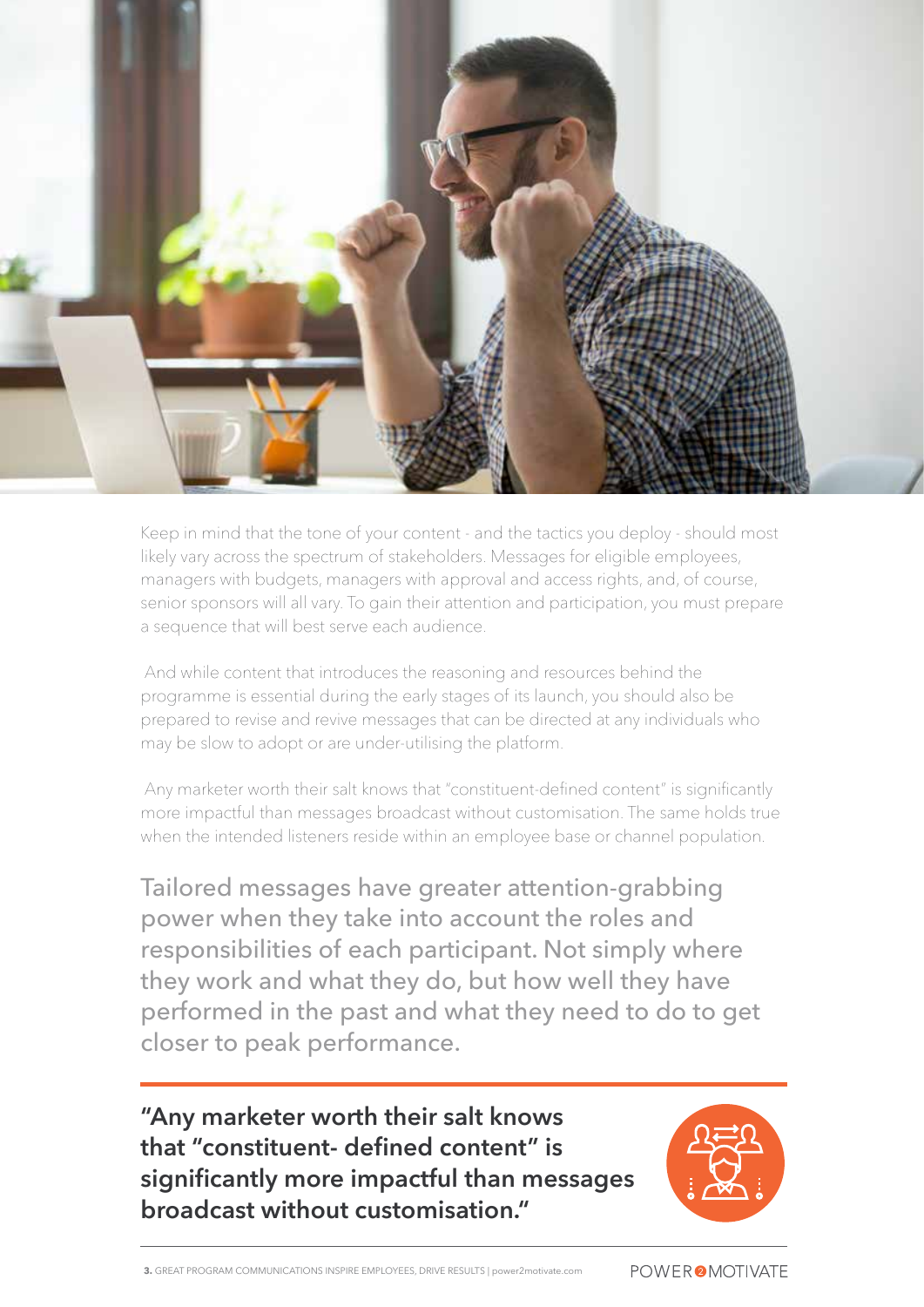

## **THERE IS ALSO THE MORE PRACTICAL ISSUE OF EXECUTION TO CONSIDER: WHAT COMMUNICATION COMPONENTS REPRESENT THE MOST EFFICIENT DISTRIBUTION MIX?**

When it comes to choosing the ideal combination, seasoned planners know that efficiency is a product of two variables: Absolute costs and the impact of every dollar spent. The analysis begins with the comparison between traditional communication components (like print and dimensional items) versus digitally-delivered alternatives. Both options elevate awareness, but each has a different price structure. Traditional print pieces cost money to design, produce and distribute, while web-driven components have only the creative considerations.

Depending on the audience size, digital pieces can have a significantly lower cost-per unit calculation. And in terms of impact, they can set the stage for a more enduring emotional relationship as the content can be increasingly customised over time.

That's one reason why the use of inter/intranet communications is outpacing paperbased components (like posters, flyers, and printed catalogues) by a margin of two to one.

Digital communications across information-centric employee bases that are tied to technology are of course a no-brainer. Employees who use web-based tools throughout the day; who interact via instant messaging and email and are computerdependent in their jobs are prime candidates for digital components. But what about workers who toil on factory floors or have limited access to the web during the day? Don't eliminate them from web-based options so quickly.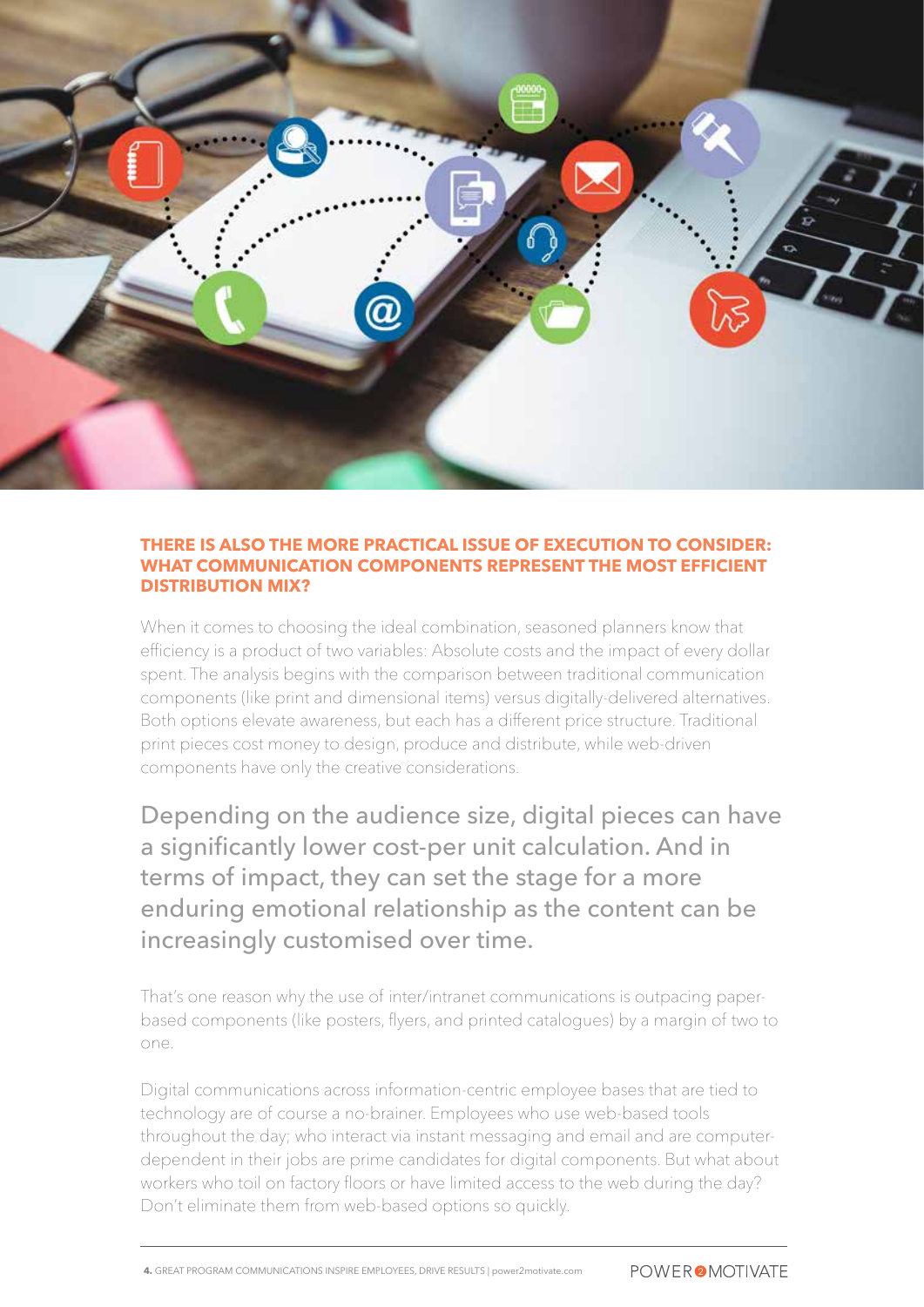

With over 94% of the American population having access to broadband, many via smartphones, the ubiquitous nature of internet and mobile communications (both at work and in our personal lives) has made all employees legitimate candidates for webbased communications.

Of course, you may want to mix and match communication components differently across various audiences, and you will need to rely on print early in the process to build awareness within traditional labour forces more than with knowledge-driven groups. It's time to rethink the notion that web-driven communications cannot be leveraged in one way or another for all employees.

Whatever form your communications take, above all remember that consistency and frequency are essential to any programmes successful communications campaign. Informed participants are inspired participants, and inspired participants drive results that are sure to boost your bottom line.